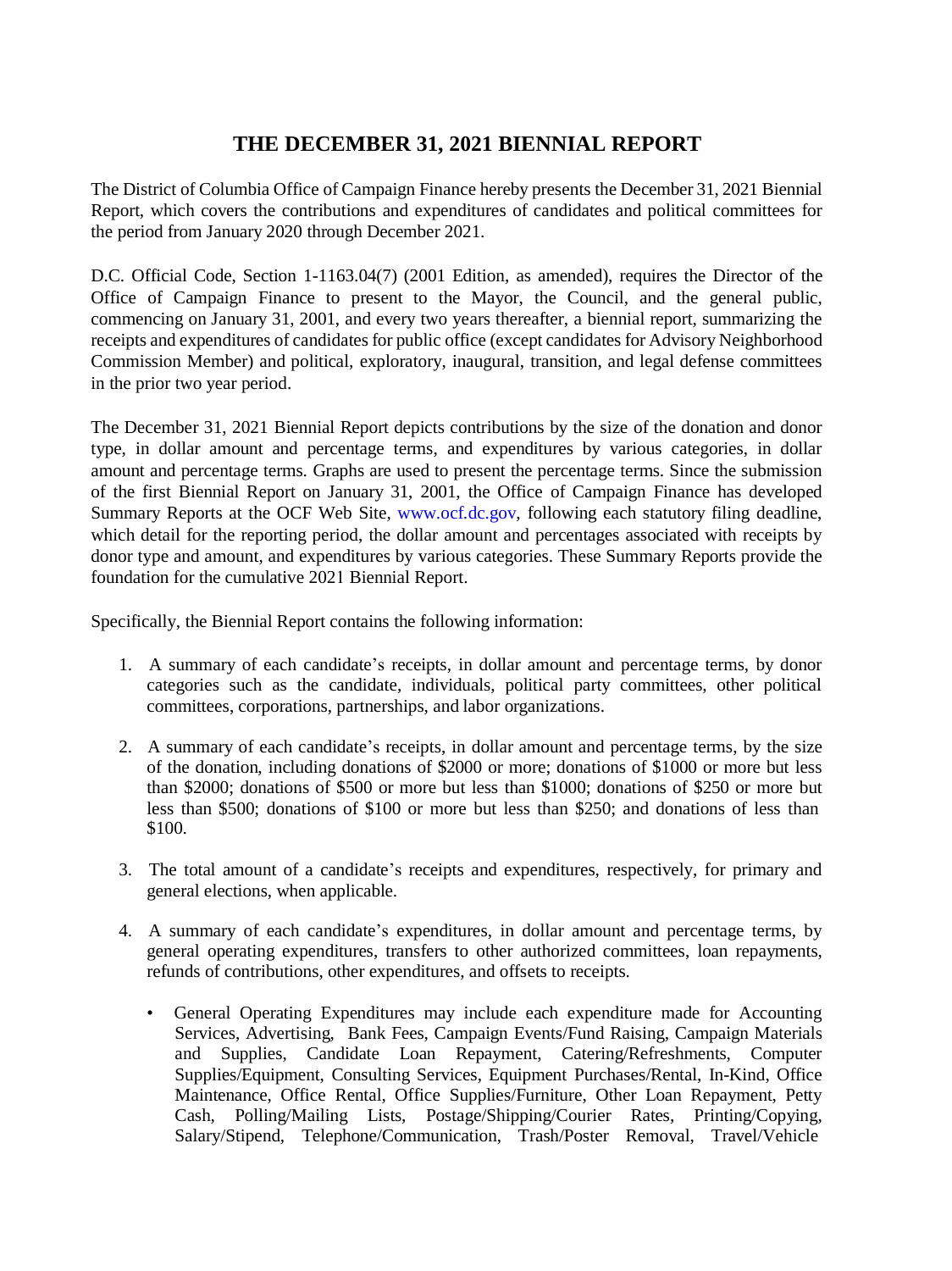Expense, Utility Expense, and other Expenses.

- Transfers to other Authorized Political Committees.
- Loan Repayments.
- **EXECUTE:** Refunds of Contributions may include each contribution Refund to Individuals, Organizations, Political Party Committees, and other Political Committees (PACs).
- Other Expenditures may include all expenditures other than the aforementioned, which may include Independent Expenditures made by persons expressly advocating the election or defeat of a clearly identified candidate, which are made without cooperation or consultation with any candidate and/or authorized committee and/or agent of the candidate; Donations to Charities, Churches, Political Committees, Scholarship and Statehood Funds; Payments to the Internal Revenue Service and for Fines; and Tickets to Events.
- Offsets to Receipts may include Refunds, Rebates, Returned Checks, Non- Sufficient Fund Fees, and other Offsets to Operating Expenditures.
- 5. A summary of each political committee's receipts, in dollar amount and percentage terms, by the size of the donation, including donations of \$2000 or more; donations of \$1000 or more but less than \$2000; donations of \$500 or more but less than \$1000; donations of \$250 or more but less than \$500; donations of \$100 or more but less than \$250; and donations of less than \$100.
- 6. A summary of each political committee's receipts, in dollar amount and percentage terms, by donor categories, such as individuals, political party committees, other political committees, corporations, partnerships, and labor organizations.
- 7. A summary of each political committee's expenditures, in dollar amount and percentage terms, by general operating expenditures, transfers to other political committees, loan repayments, refunds of contributions, other expenditures, and offsets to receipts.
	- General Operating Expenditures may include each expenditure made for Accounting Services, Advertising, Bank Fees, Campaign Events/Fund Raising, Campaign Materials and Supplies, Candidate Loan Re-payment, Catering/Refreshments, Computer Supplies/Equipment, Consulting Services, Equipment Purchases/Rental, In-Kind, Office Maintenance, Office Rental, Office Supplies/Furniture, Other Loan Repayment, Petty Cash, Polling/Mailing Lists, Postage/Shipping/Courier Rates, Printing/Copying Salary/Stipend, Telephone/Communication, Trash/Poster Removal, Travel/Vehicle Expense, Utility Expense, and other Expenses.
	- **Transfers to other Authorized Political Committees.**
	- Loan Repayments.
	- Refunds of Contributions may include each contribution Refund to Individuals, Organizations, Political Party Committees, and other Political Committees (PACs).
	- Other Expenditures may include all expenditures other than the aforementioned, which may include Independent Expenditures made by persons expressly advocating the election or defeat of a clearly identified candidate, which are made without cooperation or consultation with any candidate and/or authorized committee and/or agent of the candidate; Donations to Charities, Churches, Political Committees, Scholarship and Statehood Funds; Payments to the Internal Revenue Service and for Fines; and Tickets to Events.
	- Offsets to Receipts may include Refunds, Rebates, Returned Checks, Non Sufficient Fund Fees, and other Offsets to Operating Expenditures.